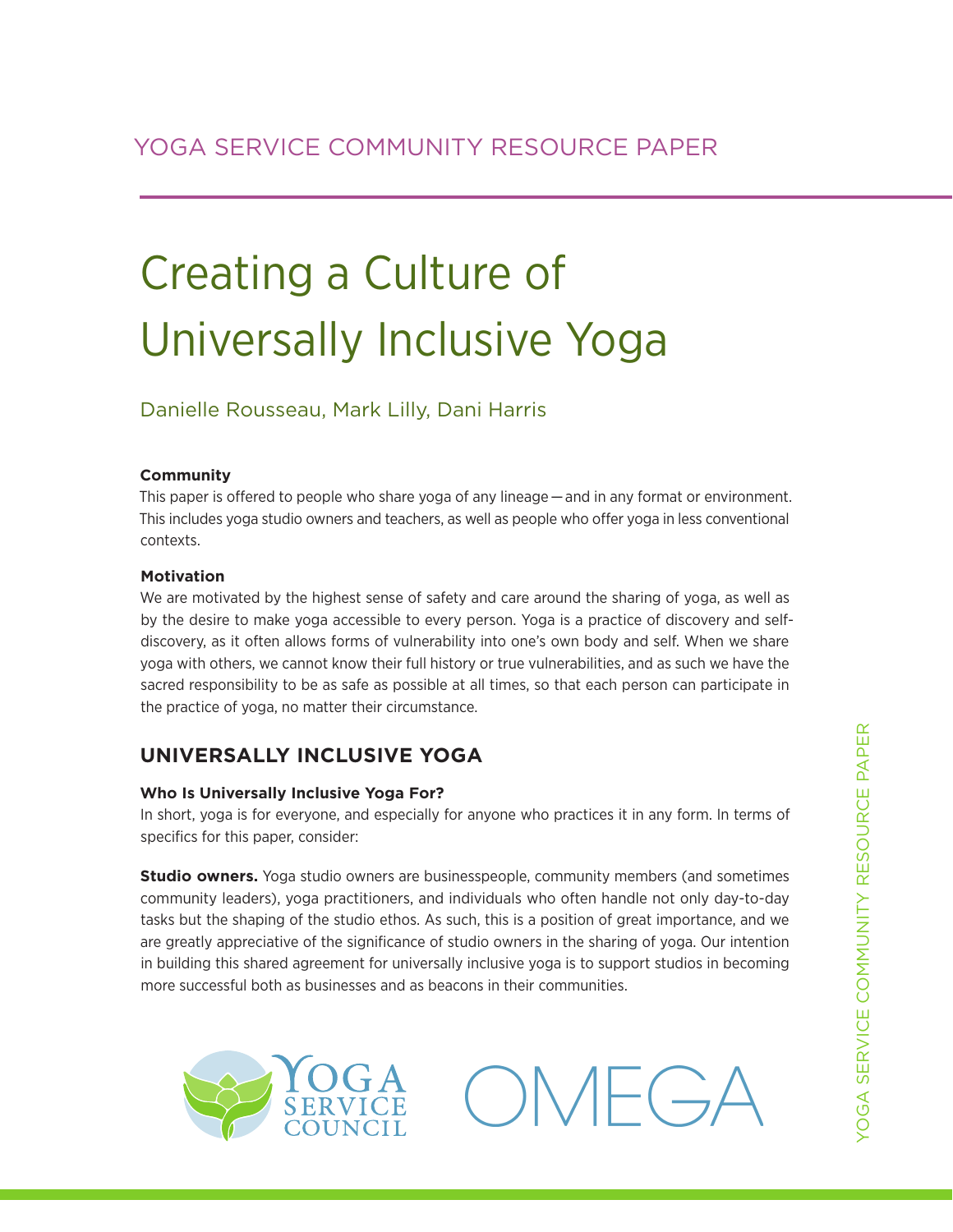**Yoga teachers.** This is a time of great abundance in the teaching of yoga. There are those working in studios as part of a specific lineage or discipline; those volunteering to teach in prisons, community centers, and schools; and those simply and powerfully teaching themselves through quiet daily practice. In the context of this work, we believe that *anyone* who offers yoga to another is filling the role of yoga teacher. A universally inclusive traumainformed framing encourages teachers to be as safe as possible, to share widely, and to teach with discipline and proper scope of practice.

**Those working in related roles at detention facilities, schools, community centers, treatment facilities, and other nontraditional settings.** We recognize that those who offer yoga in nonconventional settings often juggle multiple responsibilities at once, fulfilling roles of program manager, on-site support, and more. Working within a lens of universally inclusive yoga allows for the adaptation of yoga practices to many spaces and populations.

## **Key Tenets of Universally Inclusive Yoga**

Our united vision for universally inclusive yoga includes sharing and teaching yoga in ways that:

- Are as safe as possible for everyone
- Are accessible and welcoming to each person
- Support all participants in being heard and seen
- Help co-create an environment that fosters our individual and collective life journeys and supports us living with brilliance, strength, and resilience
- Always warmly include and support people who have experienced trauma, including critical life situations and sexual and/or family violence

Facilitating universally inclusive and traumainformed approaches allows yoga to be offered in a conscious relationship between yoga service provider and diverse populations, and in every conceivable locale.

**Universally inclusive yoga is as safe as possible for every person.** To understand being *as safe as possible*, we have found it helpful to understand the opposite of that: feelings of un-safety that lead too many people — people who could most likely gain great measure for themselves if they had a place to practice that felt safe — to avoid yoga.

Safety (in this context) means that the body and mind do not panic or freeze during yoga, that breathing do es not race out of control, that wariness goes down not up. Yoga, especially for people who have or are experiencing trauma, can increase feelings of vulnerability and trigger a stress response in one's nervous system. This triggering occurs because many people live their daily lives inside layers of survival strategies, and those survival strategies rely on the utmost predictability in moment-by-moment living. Since yoga invites personal inquiry and movement of body and breath that are outside the realm of everyday experience for most people, body, breath, and mind are subject to new sensations and perceptions. This can be unsettling for people for whom predictability is the cornerstone of their navigation through the day.

Yoga that is designed and practiced to be *as safe as possible* requires:

- Real-time predictability
- Orienting
- Containment
- Flexibility
- Ongoing commitment

Safety is a more complex idea than we may initially consider. In the context of yoga, there are a few core elements to safety that should be considered and implemented to ensure that the practices are supportive of each person's individual experience.

To understand the core constructs of safety, one must consider that:

- Safety is situational and depends on a large array of information, experience, biology, and more
- Safety cannot be guaranteed; to promise otherwise is a potentially unsafe proposition
- Any work to increase the safety of any situation must include all stakeholders
- Safety is more likely when it is empowering and inclusive; this includes using language that reflects the diverse students in our spaces at any given time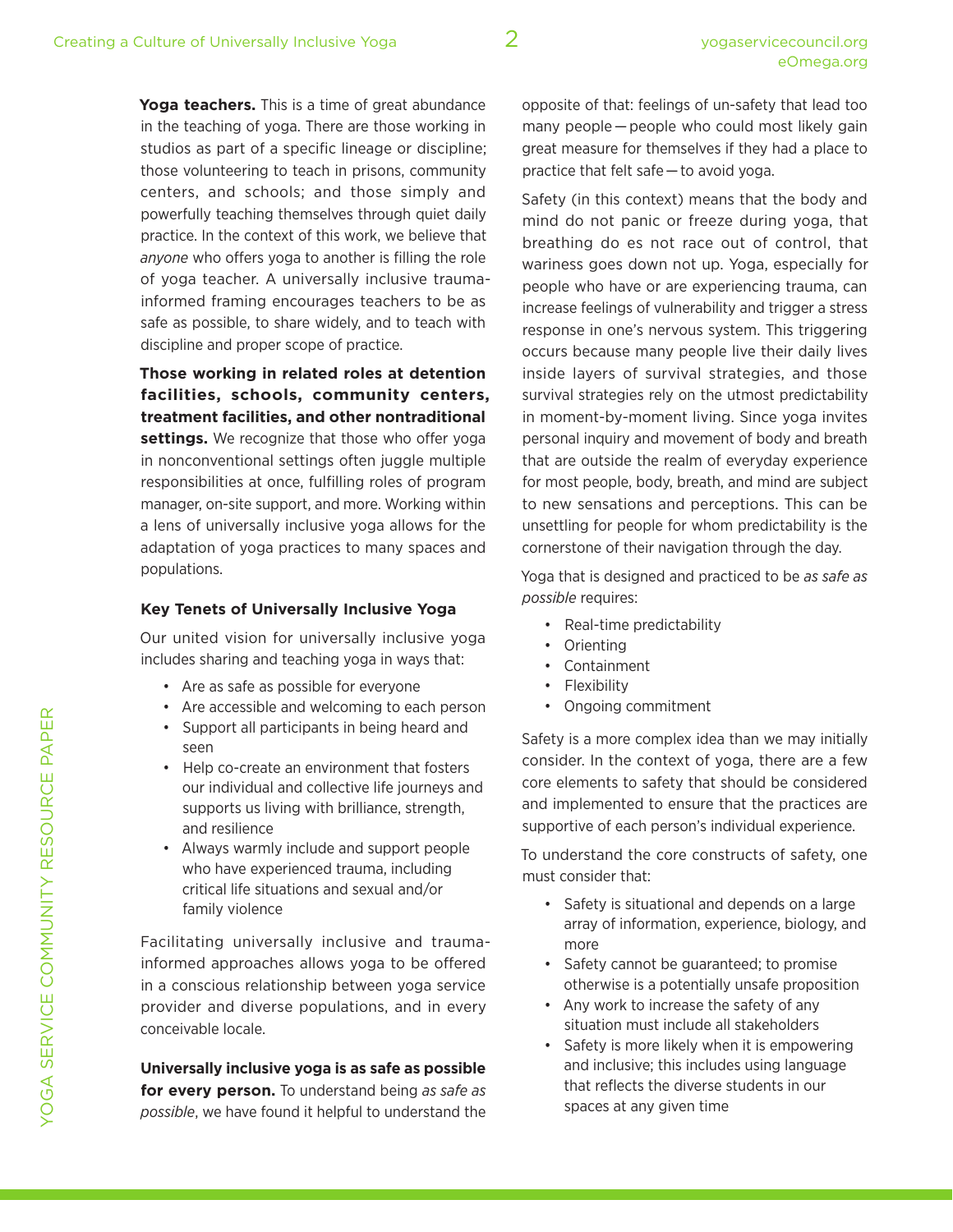- Safety is not a tangible thing but rather a continually shifting experience of the present moment that grows from personal experience
- Safety largely offers containment and predictability; structure is one of the surest ways to bring safety into any yoga service situation
- Safety is enhanced when it includes personal choice; we can move toward this tenet by not creating hierarchies in language around forms and sincerely not assuming everyone is going to have the same experience in every form or breathing practice
- True safety must take into account the most vulnerable person in the room at all times; this includes the teacher and their ability to know themselves and their own shadow areas
- Last, safety is the responsibility of everyone, including teacher and practitioner

To co-create yoga that is universally inclusive and as safe as possible for every participant requires additional responsibility from the person offering the practices: the yoga teacher. This teacher should offer the forms, practices, and precepts from a place of great personal grounding, and continually affirm the ongoing well-being of the participants. This skill set includes listening to students, inviting questions, pacing classes spaciously, reading the energy of the room, remaining humble, and, most of all, focusing on approaches that give each participant the chance to glean from the practices exactly what they need in any given moment. To teach inclusively and safely like this then becomes a practice of its own, a continual opportunity to be mindful each moment while teaching.

**Universally inclusive yoga is accessible and welcoming to each person.** Universally inclusive yoga includes the co-creation of spaces where people feel safe and supported to explore their own lives through yoga. We acknowledge that there are many thousands of people who struggle to access yoga in studio settings because of fear, doubt, physical limitations, financial limitations, or past traumas. We believe great good will come from expanding access to yoga and that such expansion will foster our capacity as human beings to learn from

and deeply support each other. When universally inclusive, yoga classes in community centers, studios, schools, and any other space where yoga is offered are welcoming and inclusive to everyone who has the curiosity and drive to explore life through yoga; classes are not limited to only those who appear capable of joining such a class.

**Universally inclusive yoga supports all participants in being heard and seen.** One of the hallmarks of inclusivity in its highest form is that it values the voice and input of each person. This does not mean that every yoga class will turn into a talking circle. It simply means that each person in attendance is viewed as a full and important part of the class.

To be *seen* is a hallmark of inclusive yoga and is initially a responsibility of the person or people who are offering the yoga practice, class, or session. It may require deepened skills in observation of others, spaciousness, humility, and curiosity, blended with a willingness to provide opportunities for people to share of their own experiences in relation to yoga. Opportunities for shared experience can also help build community. To be *heard* involves creating ways for people to be able to speak their truths, add their opinions, ask questions, share stories, and more. This might involve ending sessions five minutes earlier than usual and inviting time for group reflection on the experience of the yoga just shared.

**Universally inclusive yoga helps co-create an environment that fosters our individual and collective journeys of living into our brilliance, strength, and resilience.** This tenet is an opportunity for yoga spaces to embrace the sacred task of helping build community, while at the same time supporting each person on their journey of discovery and empowerment. This grows from a ceaseless awe at the vastness of what yoga has to offer joined with a rooted appreciation that each person can (and will) find their own path and their own understanding. Yoga teachers can help with this by using words that demonstrate a supportive appreciation for this vastness, rather than teaching that there are fixed or rigid truths.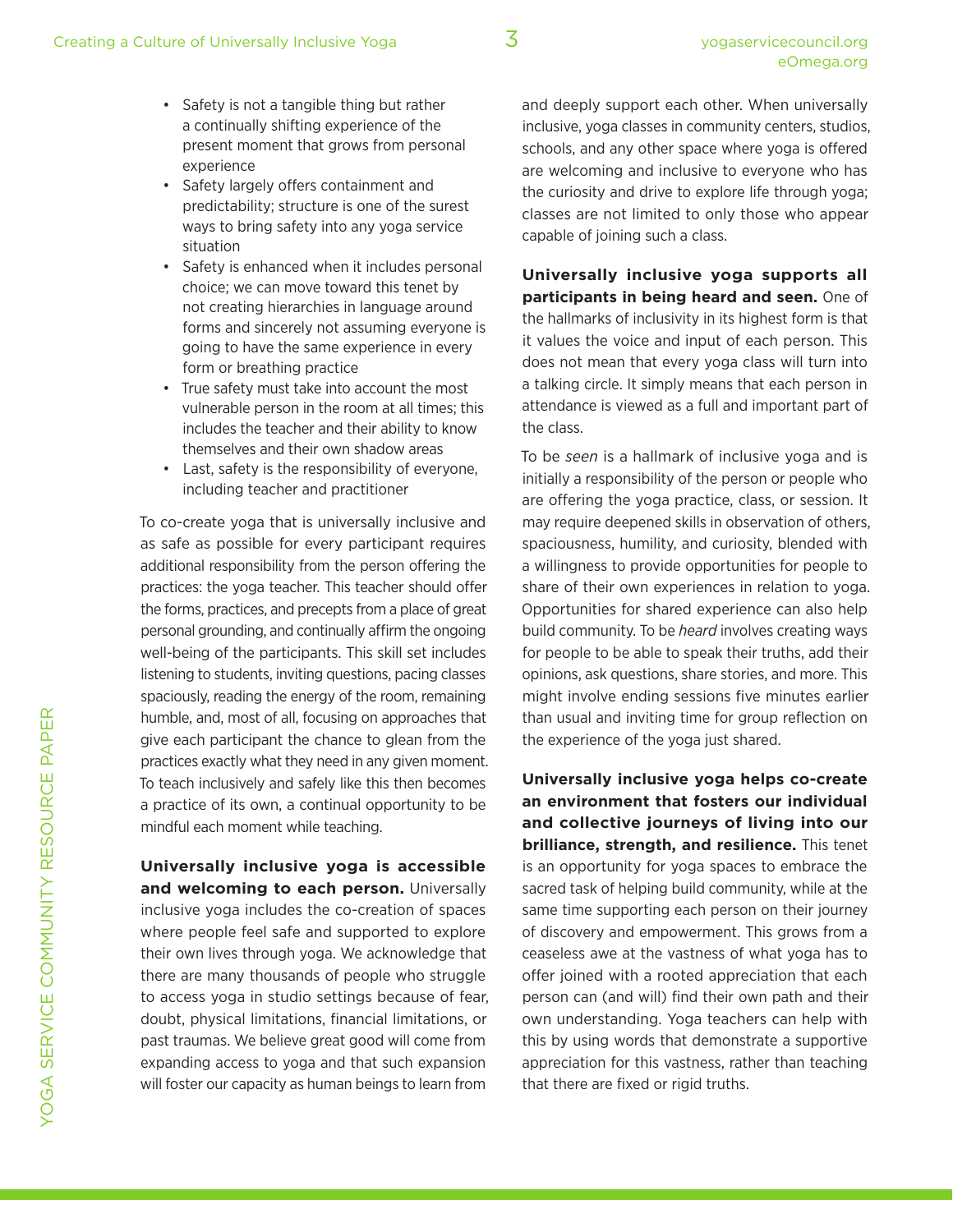**Universally inclusive yoga always warmly includes and supports people who have experienced trauma, including critical life situations and sexual and/or family violence.** One of the frequent ongoing aftereffects of significant trauma is that many survivors feel not only dissociation in the body but a parallel disconnection from society and healthy relations with others. As such, many people experiencing post-traumatic disruptions find it very stressful to take public yoga classes, to share space with others, or simply to go out in the world. Trust feels scarce for many survivors and, because of that, accessing yoga becomes a daunting endeavor.

One way to gently and continually counter this is to create with them a space where they can access and practice yoga. One example would be simple orientation practices before every class, very clear guidelines around permission to leave the class anytime, and pointing out all of the exits. Additionally, skillful use of words can make people of all genders and personal histories feel more welcome. Also, having thoughtful approaches to childcare, scheduling, cost, and duration can create added opportunities for inclusivity.

#### **Why Is This Needed?**

Yoga exists within the context of multiple and complex challenges. Within our society, systemic structures exist that can perpetuate and even reward abuse and abusers. Yoga itself is situated within a historical structure of hierarchy and control. Further, there is the potential for abuses of power in all places where yoga is being practiced and shared.

In discussing the role of yoga within a sexual trauma context, and within the context of trauma more generally, we must recognize both yoga's capacity to empower and support resilience as well as its place in a culture of trauma. We must acknowledge the role of problematic power differentials in the yoga community as well as the potential for harm through inadvertent re-traumatization by insensitive teachers or outright abuse by yoga teachers with poor boundaries or even predatory intent. As such, we have the highest responsibility to be very intentional in how our yoga is offered and to remain informed about the context in which yoga is offered. Yoga can be a tool for well-being and help to foster resilience for all practitioners. In the context of sexual violence, yoga can be a support for survivors, both in the wake of trauma and in negotiating the longterm impacts of trauma. It can offer an opportunity for people to rebuild relation with their own bodies in nonjudgmental and nonsexual ways.

Yoga can offer community and interpersonal connection, and it can even serve a preventative role by empowering individuals with agency and resilience. Yoga spaces can become critical components in offering a haven for people who have experienced violence, cruelty, and despair.

In all of this, we must acknowledge that yoga is a vast field of practice, history, lineage, precepts, disciplines, texts, teachings, and approaches. Those working within the yoga community need to recognize both yoga's history and its contemporary place in service to trauma survivors, and to act accordingly with the deepest respect and humility.

## **UNDERSTANDING TRAUMA**

Trauma represents exposure to experiences or situations that overwhelm a person's ability to adapt or cope and that may cause the individual to feel powerless. To the body-mind, traumatic event, or the continual assault of chronic trauma, is experienced as a mortal threat to continued existence. According to the American Psychological Association (n.d.):

> Trauma is an emotional response to a terrible event like an accident, rape or natural disaster. Immediately after the event, shock and denial are typical. Longer term reactions include unpredictable emotions, flashbacks, strained relationships and even physical symptoms like headaches or nausea. While these feelings are normal, some people have difficulty moving on with their lives.

Trauma can result from a multitude of varied experiences. What often comes to mind are the personal and community-based situations, including combat, sexual assault, terrorist events, and natural disasters. Each of these represent a potentially traumatic experience, but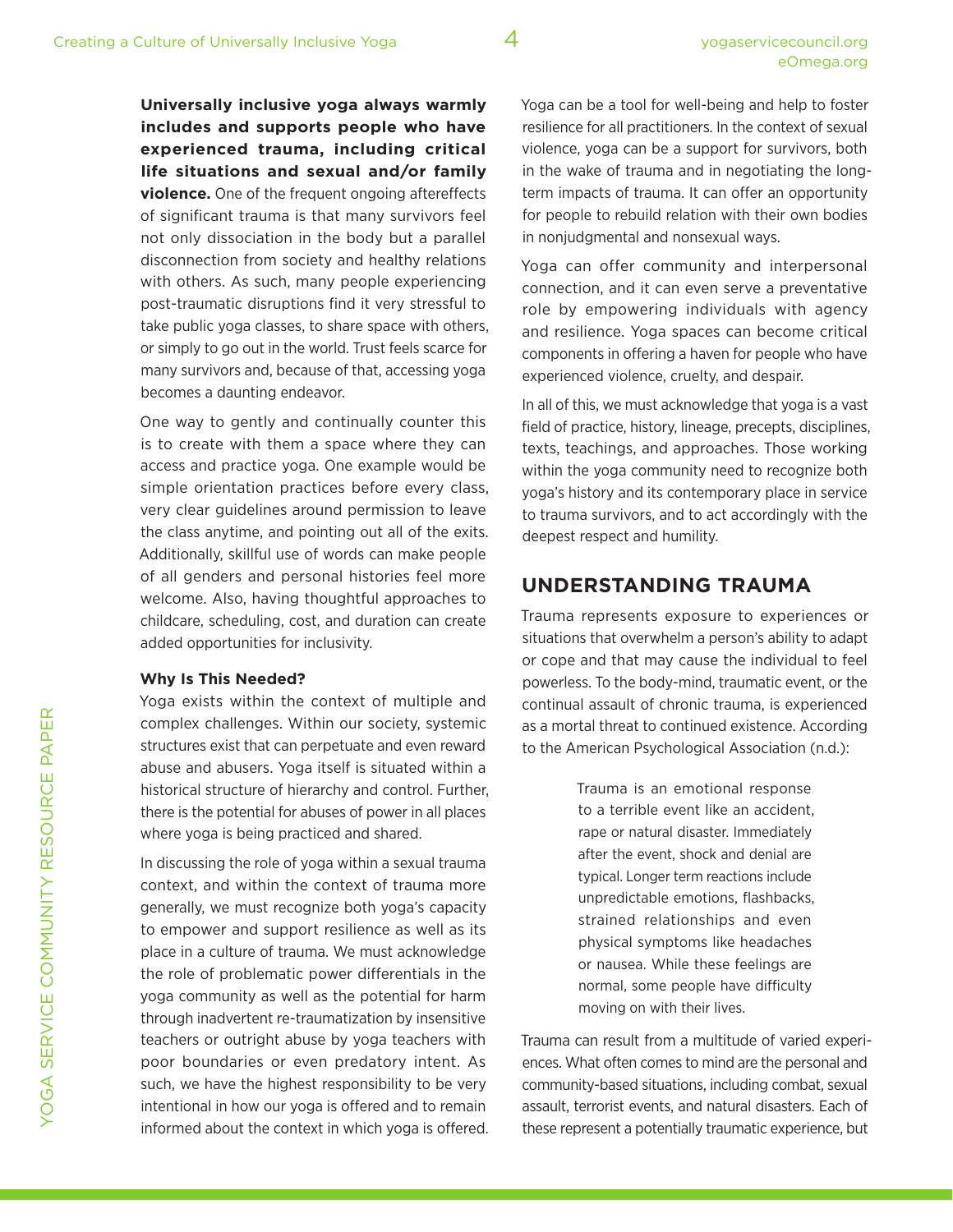there are other more subtle or insidious types of trauma including both systemic and historical traumas. Poverty, discrimination, racism, oppression, and ethno-violence can impact both an individual and a community in traumatic and enduring ways.

#### **Trauma Response**

Trauma responses can lead to extremes of reliving or avoiding situations, places, or interactions, and they can be the root cause of hyperarousal or emotional numbness and physical dissociation. All of these responses are effective initial protective mechanisms. However, if they remain in place over time, potentially long after the acute threat of trauma has past, these survival strategies can become maladaptive.

It is important to understand that the trauma response is a normal response to an abnormal situation. Trauma responses are biologically derived adaptations that have developed to protect us and keep us safe. For example, the fight-flight-freeze response is a longstanding innate biological reaction derived from our body's attempts to survive. The problem comes when a person gets stuck in a stress and trauma response; this can occur as a result of chronic stress, poor post-trauma support, ongoing danger or violence, or family dynamics, as just a few examples. As a result, a survivor's mind and body can lose the ability to accurately assess a true threat of danger. This leads to people continually overreacting to perceived (but nearly always nonexistent) threats, triggering a trauma response that then perpetuates the disordered cycle over and over again.

#### **Emotional Self-Regulation**

Emotional self-regulation becomes an important part of our capacity to grow stronger and foster resilience. Bessel van der Kolk (2014) describes selfregulation as including the following components:

- Finding a way to become calm and focused
- Learning to maintain that calm in response to images, thoughts, sounds, or physical sensations that remind us of the past
- Finding a way to be fully alive in the present and engaged with the people around us
- Not having to keep secrets from ourselves, including secrets about the ways we have managed to survive

The way we perceive stress becomes an important

part of how we experience it. Some level of stress is necessary in order to help us accomplish goals. Picture the experience of stress as falling on a bell curve, with optimal performance occurring with a moderate and acute (passing) experience of the stress response. We benefit from the stress response when we need to perform. However, too much stress can be detrimental. When we are unable to return to homeostasis or our state of "normal," our system is unable to balance itself, which leads to chronic stress and even disease.

Stress and trauma responses are biological adaptations that serve important — and potentially lifesaving — functions. These adaptations can allow us to escape danger or to foster a sense of connection that can promote resilience. It is only when our stress responses become chronic and out of balance that they become potentially toxic. In responding to and attempting to regulate stress and trauma responses, we can look to practices including yoga and mindfulness meditation to foster balance and promote long-term well-being.

## **TRAUMA-INFORMED YOGA**

Trauma-informed yoga is a discipline of nuanced seeing and heightened understanding of how each yoga participant is experiencing the practice at any given moment, in any circumstance. It considers the *safest possible* experience of yoga to be the surest path for each person to become a stronger, more alert, and discerning individual.

By understanding how trauma can impact the mind and body — and especially how it dysregulates the whole person — coupled with recognition of the barriers trauma often creates for survivors trying to access yoga, trauma-informed yoga allows teachers to respond to each student (and each class moment) in ways that create practices and spaces that see each participant as whole while accounting for each participant's needs for empowered choice, safety, and dynamic predictability.

Trauma-informed yoga specifically and intentionally takes the impact of trauma into account and recognizes the ways that yoga itself has the potential to traumatize and even re-traumatize. Yoga that is trauma informed forefronts the needs of participants, creating an environment that is as

5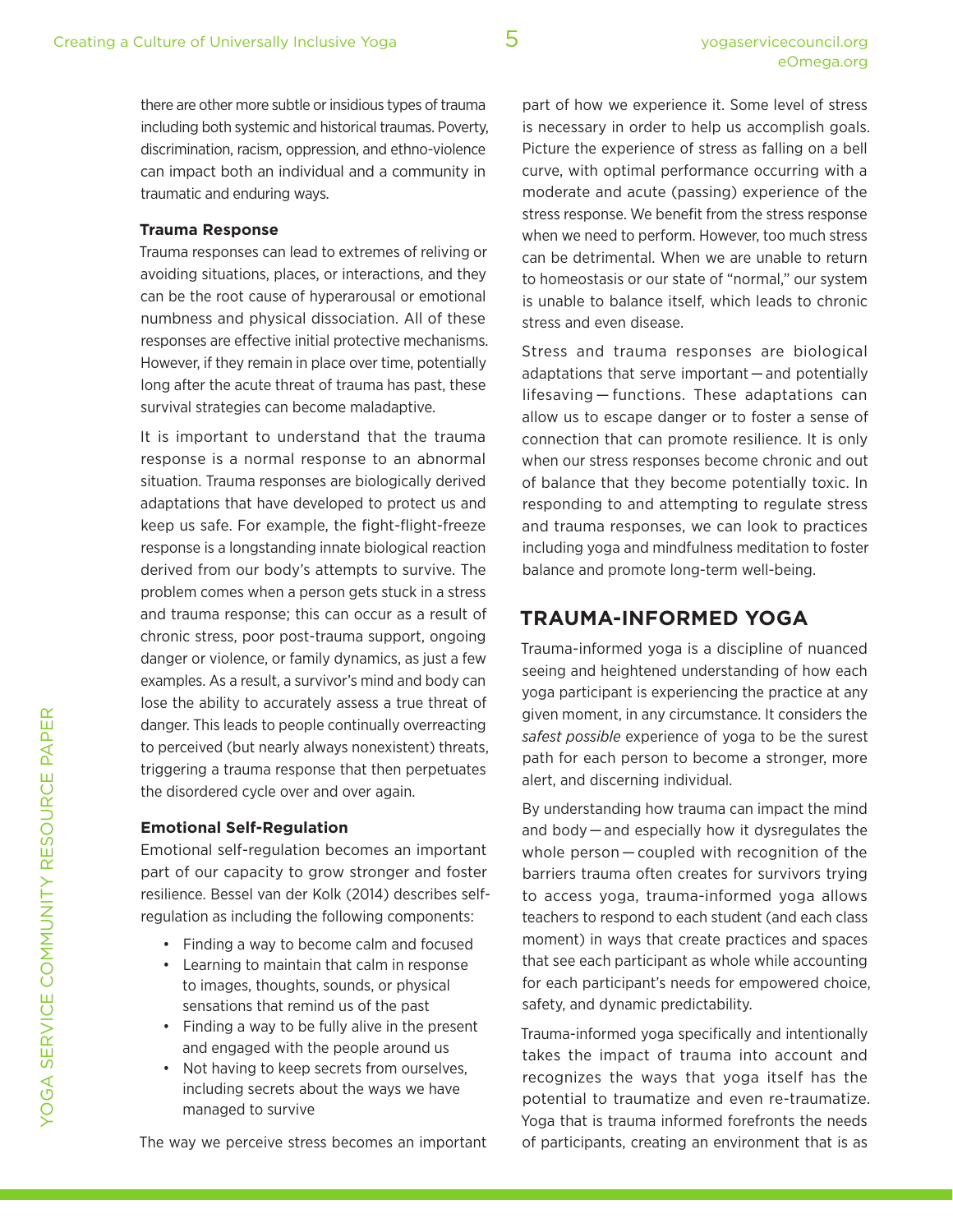safe as possible. Trauma-informed yoga offers yoga practice in a way that is consistent and predictable, while offering instruction in an invitational and nondirective manner. The primary focus is not on the physicality and exactness of bodily movement but instead on the internal experience of the student. Trauma-informed yoga takes into account the most vulnerable person in every setting and is structured around practices of orienting, containment, and body and brain positivity. It also builds on the great strengths each person — including survivors of every sort — brings to their practice.

# **YOGA AS A TOOL FOR TRAUMA RECOVERY**

Yoga and mindfulness practices can help us to selfregulate the impacts of traumatic stress. As Bessel van der Kolk (2014) discusses in his book *The Body Keeps the Score*, there are two ways to impact our stress response. The first is by changing the way our rational brain monitors and responds to embodied experiences of stress; this represents a top-down approach. The second is by reprogramming our body's stress response via the autonomic nervous system; this represents a bottom-up regulation. Yoga and meditation can help us with both top-down and bottom-up regulation of stress. They can also help manage how our rational brain monitors bodily sensations. We can control our bodily responses through controlled breath, movement, and touch. If approached in an intentional and trauma-informed way, yoga can represent a tool to support a healing journey. Evidence to date suggests the potential for yoga to decrease anxiety, depression, and symptoms of post-traumatic stress disorder. Yoga has also been shown to improve mental health and well-being (Baer, 2003; Carmody & Baer, 2008; Cramer, Lauche, Langhorst, & Dobos, 2013; Impett, Daubenmeir, & Hirschman, 2006; Pilkington, Kirkwood, Rampes, & Richardson, 2005; Price, Turner, & Emerson, 2017; Rhodes, 2015; Rhodes, Spinazolla, & van der Kolk, 2016; Smith, Hancock, Blake-Mortimer, & Eckert, 2007; Somerstein, 2010; van der Kolk et al., 2014).

Yoga and mindfulness-based approaches offer a path to well-being in ways that other therapeutic approaches may fall short. If nothing else, yoga and

mindfulness offer a simple and accessible tool for addressing the impacts of trauma.

## **YOGA AS AN AGENT FOR CHANGE**

We can view yoga and mindfulness as tools to promote resilience and well-being in the wake of trauma.

Yoga impacts trauma at multiple levels:

- Yoga offers the survivor the prospect of resilience
- At another level, yoga has the potential to impact the community surrounding survivors, as it provides an opportunity for collective well-being and social connection
- At a more systemic level, yoga that is approached mindfully and that is universally inclusive offers the potential for prevention and systemic change

## **Resilience**

While there is no single experience of yoga, the unique pathway of yoga for any individual can facilitate well-being and resilience. For an individual survivor, yoga can become a tool for self-regulation. Yoga can facilitate agency. It can support an individual's ability to stand up for oneself. The journey of yoga can be a healing one — and one that empowers, allowing for the capacity to establish healthy boundaries and advocate for oneself.

## **Collective Well-Being and Social Connection**

The practice of yoga can also facilitate community and the potential for healthy connection. In *The Body Keeps the Score*, Bessel van der Kolk states, "our capacity to destroy one another is matched by our capacity to heal one another. Restoring relationships and community is central to restoring well-being" (2014, p.38). Through yoga, we can come to recognize our collective responsibility to others. In seeking a universally inclusive approach to yoga, we offer the potential for many voices to be heard. We empower the potential to learn as a community. Seeking an intentional, accessible, and inclusive approach to yoga allows for co-creation of an environment where there can be oversight and accountability. Training and education can reflect common goals of empowerment and inclusion.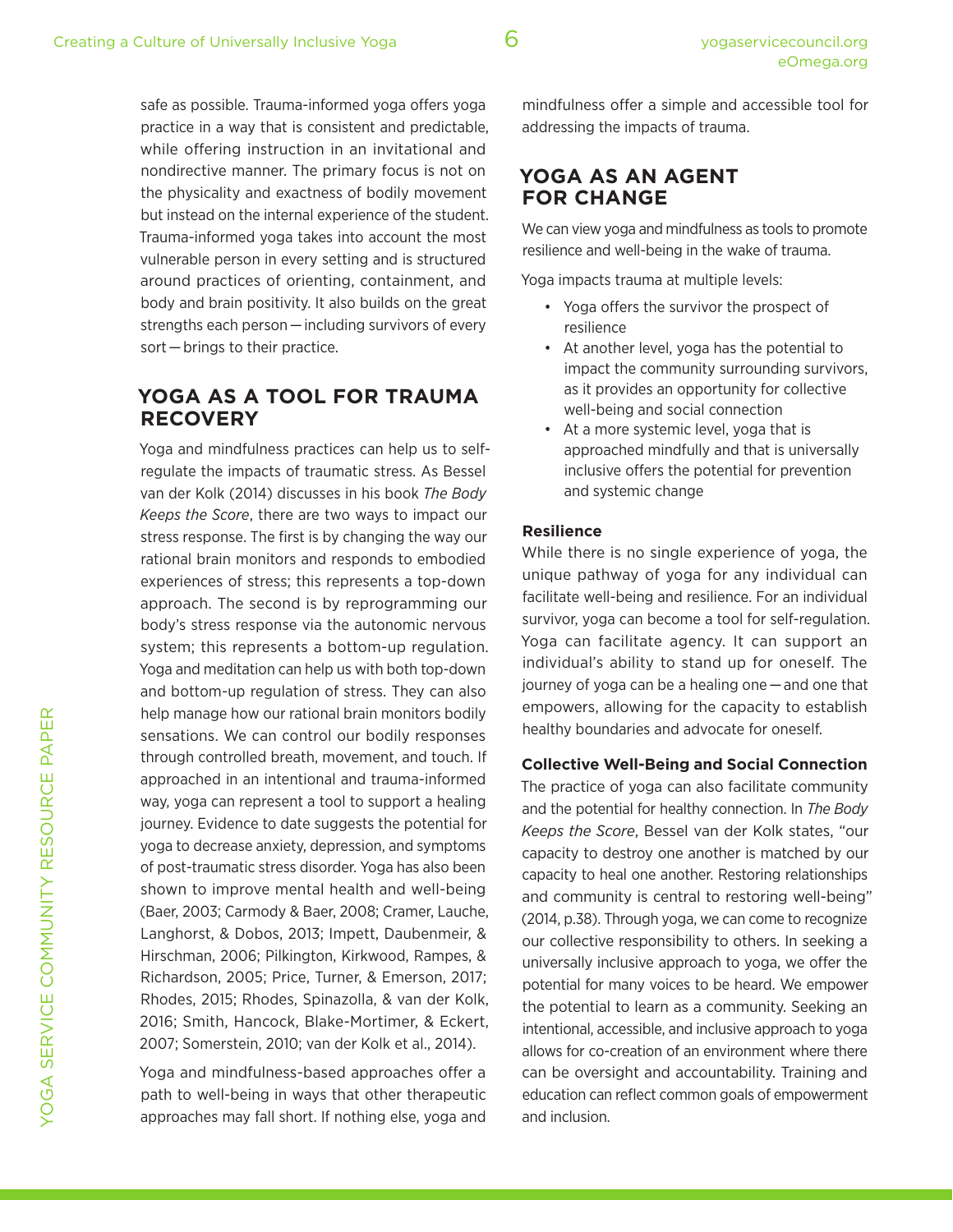Social connection can be key in trauma survival, and building social connection can be healing in this capacity. As trauma expert Judith Herman states in *Trauma and Recovery*:

> A supportive response from other people may mitigate the impact of the event, while a hostile or negative response may compound the damage and aggravate the traumatic syndrome. In the aftermath of traumatic life events, survivors are highly vulnerable. Their sense of self has been shattered. That sense can be rebuilt only as it was built initially, in connection with others (2017, p. 61).

If approached in an intentional and traumainformed way, yoga can provide a mechanism for connection. Yoga also has the potential to harm if the role of community is not sought in a conscious and intentional way. We must foster a foundation of healthy connection. This renegotiation of connection allows for the prospect of resilience.

## **Potential for Prevention and Systemic Change**

Finally, yoga offers the potential for systemic change. The pathway of yoga can support tools to empower both individuals and communities. This offers the capacity for a different response. Individuals may be empowered with agency and the strength and capacity to establish boundaries.

To be trauma informed, a practice must inherently oppose injustice. Yoga can empower communities to seek change and advocate for accountability. While the yoga community itself is not immune to sexual violence and other forms of abuse, yoga does offer a tool for change. In this capacity, the model of yoga service is a strong paradigm. Collective agency must come not only though the practice but through conscious relationship, inquiry, and reflection (for more on the definitional model of yoga service, see Childress & Cohen Harper, 2015).

## **UNIVERSALLY INCLUSIVE YOGA IN ACTION**

## **Community and Relationship**

One of the most powerful aspects of contemporary yoga practice is that it so often takes place collectively: rich individual self-exploration in concert with others. With care and attention, this joined personal experience leads to building of actual community. As such, the Yoga Service Council has always supported every person seeking to do yoga, as well as communities and organizations small and large where yoga is offered and shared. In our work over the years, we have identified two of the most important aspects of building strong and vibrant communities: the simple willingness to put in the time to create strong relationships among the people of the community, and the understanding that *each* person in the community has the chance to be seen, heard, and listened to.

#### **Safety**

Being *as safe as possible* applies to so much more than being physically sound with yoga forms and sequences. It involves setting the space so that it feels welcoming and inclusive, striving to ensure that each person who comes to share yoga is *seen*, and honoring the needs that yoga can help meet.

Being as safe as possible involves each teacher recognizing the extent to which people can hold past experiences in their body. It also means acknowledging how yoga can bring some of those to the fore and, with that, striving to be both challenging *and* conservative, so that people can safely grow in their practice. Being "safe" means recognizing that safety cannot be guaranteed, that it is a continual practice of action and reflection, mindful speech, and clear boundaries. Finally, safety should not be seen as an add-on or impediment to progress but rather an opportunity to explore more deeply than ever before.

#### **Resilience and Trauma**

A universally inclusive approach to yoga can serve as a tool to support resilience in the wake of trauma for both individuals and communities. Universally inclusive yoga works to foster an environment and support practices rooted in common traumainformed resilience building. In seeking a yoga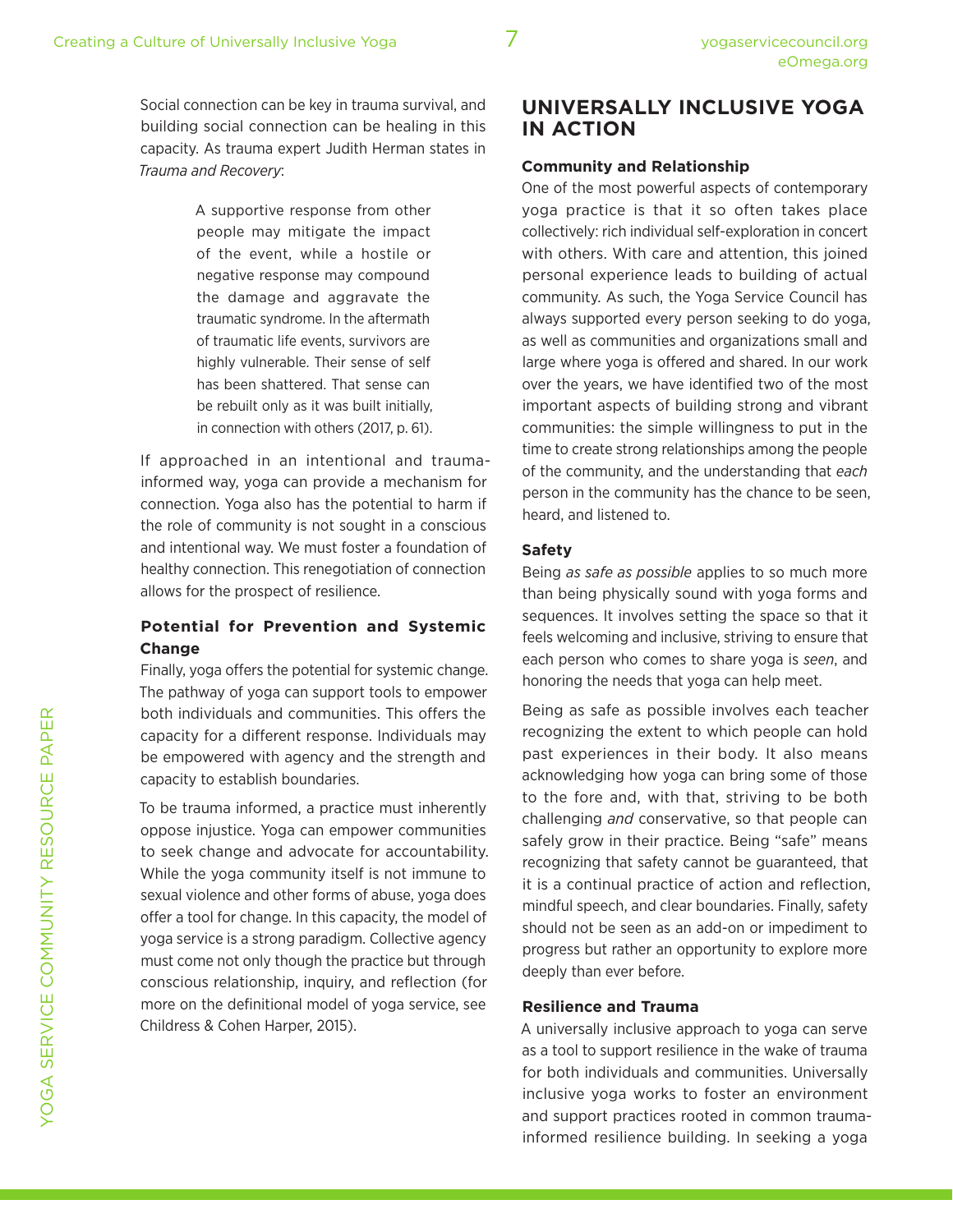community that promotes well-being, it is important to provide teachers with trauma-informed training and ongoing education. Equally important is promoting active self-inquiry and reflection. To support resilience, all teachers must actively pursue current and emerging best practices. We should support teachers and community members in pursuing both empirical and experiential expertise.

 In sharing practices that promote well-being and resilience, we should be mindful of our words. Language is powerful. In teaching and in supporting yoga and mindfulness communities, we should strive to use language that is compassionate, inclusive, and inviting. We must also acknowledge and actively work to do better when we fall short of this. We support resilience when we offer yoga practices and classes that engender strength and personal empowerment.

#### **Empowering Policies**

While yoga and mindfulness practices can embody a powerful and empowering tool for supporting resilience and building well-being, we must also recognize that the space of yoga is not immune to sexual violence and other abuses. Because yoga has the potential to offer tools for healing and, furthermore, because it offers a mechanism to seek connection and community, abuse in a yoga community can represent a double wound. It can be disempowering for an individual to have to disavow a support system. We must do the work to not only recognize and acknowledge but to actively eradicate problematic power differentials and abusive behavior.

There are clear and distinct practices that yoga providers and spaces can offer to empower participants and create a universally inclusive space. Studios and yoga spaces should establish, honor, and uphold clear sexual misconduct policies. Studios and providers should offer lines of communication with staff and management that are simple, clear, and open at all times. Providers should hear and actively investigate all complaints of sexual harassment and sexual misconduct by teachers. Yoga providers should recognize misconduct as a serious violation of trust, security, and ethics. Misconduct breaches student-teacher relationships. Providers should additionally pay attention to instances that include violation of the law and seek legal action if this is something agreed to by the complainant.

Open awareness, action, and advocacy in response to the harms that can occur in the yoga community is part of the practice of yoga. Seeking awareness and just action is part of the yogic journey. Traumainformed and trauma-responsive practices must go beyond teaching style and inform the character of yoga communities. Empowered justice should be a core component of the environment in which we offer yoga practice and service.

#### **United Action**

Collectively, our power comes when we stand together for a world free from sexual violence in every form. Help us co-create how we embody this pledge: share with us your raw material, your successes, practices, challenges, and opportunities. Together we will continue to build a world of compassion, joy, and abundance, a world that finally includes the well-being of all beings.

## **CONCLUSION**

As we collectively confront sexual violence head on — and hold compassionate space for not only survivorship but for creative growth as well — we come to realize that yoga is an even more powerful ally than we had imagined. By breathing with selflove, by reinhabiting our bodies with kindness, we find that we want a better world for *every* person. From there, effective, mindful action flows easily.